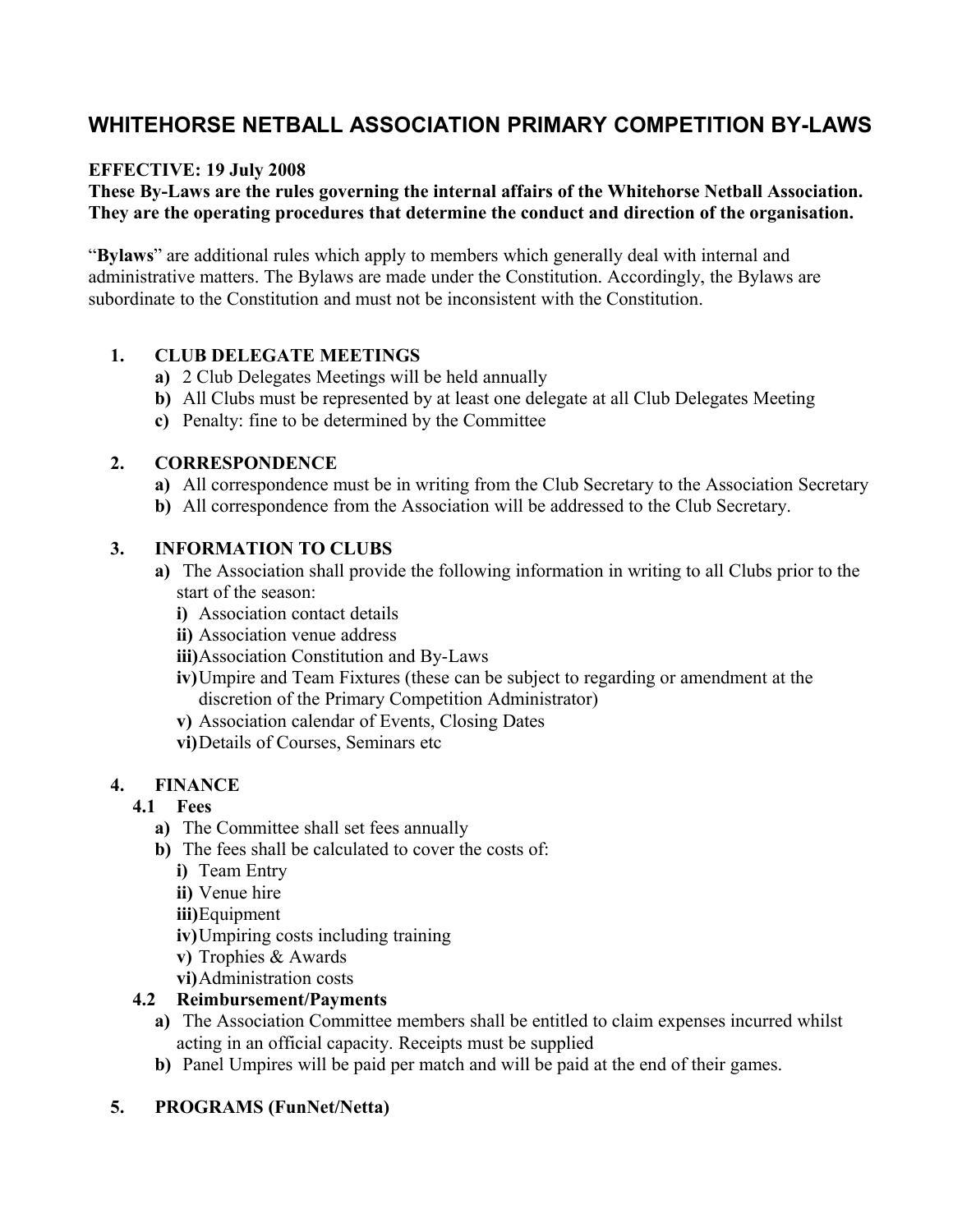- **a)** The Committee shall nominate a Registration Day for each season
- **b)** Players wishing to register must:
	- **i)** Complete the official Registration Form
	- **ii)** Attend the Registration Day
- **c)** All Players that submit a Registration Form shall receive an Information Kit
- **d)** The Information Kit shall include:
	- **i)** Due date and amount of all fees and levies that are to be paid for the season, including Registration Fees, Netball Victoria Registration fee
	- **ii)** Fees and any other fees that may be deemed necessary for that season
	- **iii)** Information regarding any meetings or other requirements of the Association
	- **iv)** Association Calendar
	- **v)** Codes of Behaviour

# **6. NETBALL VICTORIA MEMBERSHIP**

- **a)** Netball Victoria membership fee is set annually by the Victorian Netball Association Inc.
- **b)** All players, coaches and umpires participating in a Whitehorse Netball Association competition or program must be a current Netball Victoria member
- **c)** Single Game Vouchers may be used. The voucher must be purchased prior to participating.

# **7. AGE REQUIREMENTS**

- **a)** Participant age is determined as at 31st December of that year
- **b**) In competitions where participants are 11 and under, boys participate unrestricted
- **c)** Players aged 5-7 will be encouraged to play Funet or Netta
- **d)** Participants are aged 12-15 inclusive, a modified mixed division may be offered in appropriate age groups in addition to girl's only divisions. Teams may have up to 3 boys playing at any one time. If two (2) or more boys are on court at one time they must play in separate thirds of the court, (ie: one as GS or GA, one as C, WA or WD and one as GD or GK.)

### **PENALTY: Forfeit and 4 points**

# **8. ADMINISTRATION OF COMPETITIONS**

### **8.1 Conditions of Entry:**

- **a)** A Club applying for registration into the Competition shall:
	- **i)** Register for entry on the official Registration Form and pay the required Registration Fee
	- **ii)** The Registration form and fee shall be submitted on or before the stated closing date.
	- **iii)**Late or incomplete entries may incur a fine or may not be accepted
	- **iv)**Satisfy the Primary Competition Administrator that they are prepared to field a team for all fixtured matches and are in a position to meet the financial requirements of the competition.
- **b)** In the event of a Club withdrawing a team from the Competition:
	- **i)** after the confirmation of acceptances there will be no reimbursement of the Registration Fee
	- **ii)** once competition matches have commenced there will be no reimbursement of Fees received and any outstanding Fees must be paid by the club prior to the next fixtured match
	- **iii**)subsequent entry into a future competition may be jeopardised.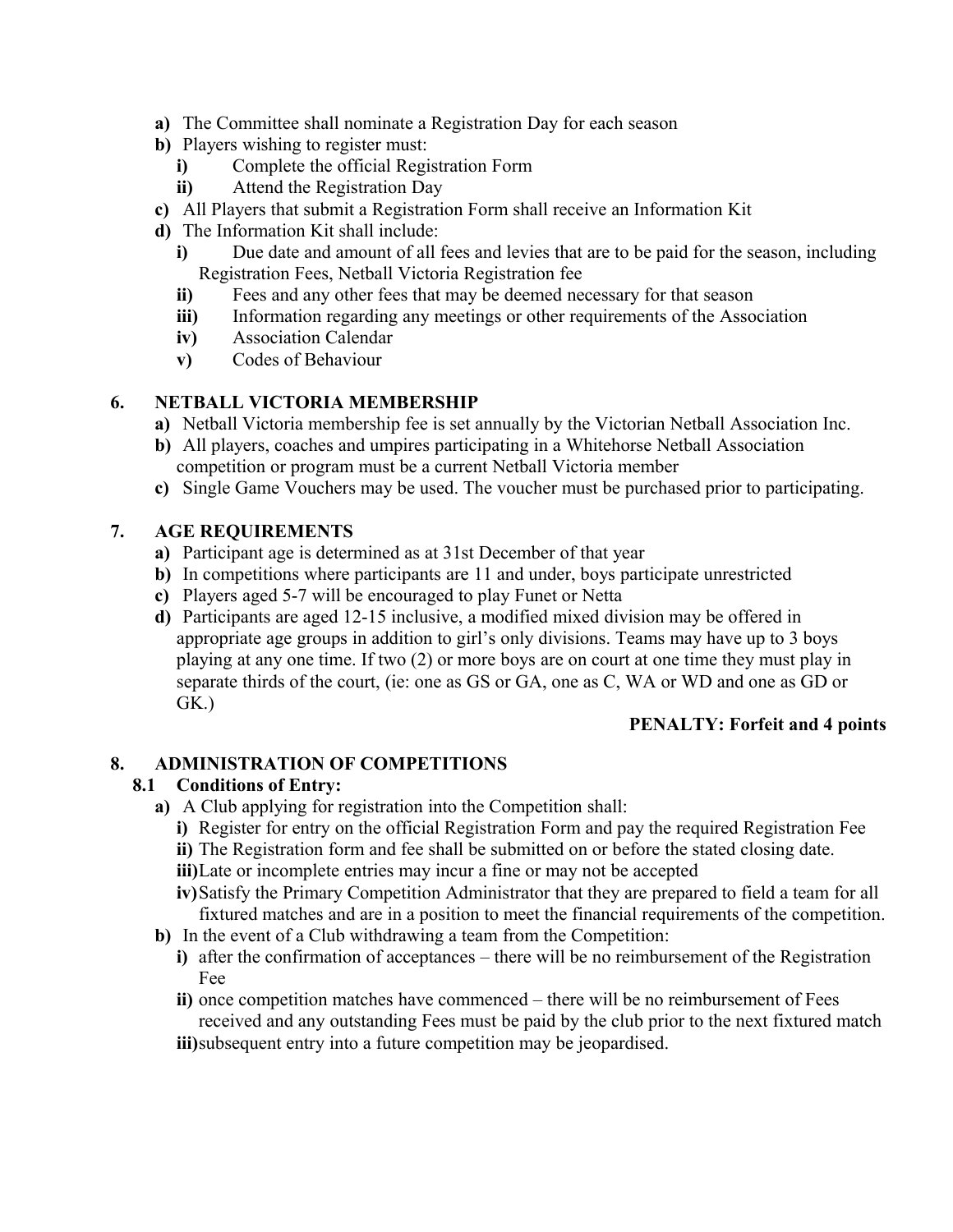### **9. REGISTRATION OF PLAYERS**

- **a)** Each Club shall forward to the Association a completed Registration Form listing a minimum of seven (7) players for each team. The form shall provide such information and shall be accompanied by such payments as determined by the Board from time to time, and shall be submitted on or before the closing date
- **b)** Once submitted and grading has occurred, the movement of players from one team to another is not permitted without permission from the Association
- **c)** Any player who has not played a match shall be deregistered on the written application of a Club
- **d)** Where a new player is registered with a team, during the season, the same information shall be provided on the reverse of the scorecard as well as on the VNA (if required) registration slip on the first occasion that player takes the court
- **e)** Any player who has played a match may be deregistered by permission of the Association on written application of a Club
- **f)** The Committee reserves the right to reject a player of a higher standard than that of the section in which they register
- **g)** A team may be permitted to the Association by the Committee after commencement of the season provided there is a vacancy in a suitable grade. The team so admitted will commence with zero premiership points.

### **10. TRANSFERS**

- **a)** A player wishing to transfer between clubs during the season must apply to the Committee in writing. No clearance will be granted after the mid-point of the season and only one clearance per player, per season will be granted
- **b)** Unless the Committee grants permission, a player shall not, in any season, play
	- **i)** with a club other than that for which they were first registered
	- **ii)** with another team after the team in which they were registered has been suspended or disqualified
	- **iii)**with a team in the same grade after playing three (3) matches with another team in that grade.
	- **iv)**Any player in breach of the above clearances shall be deemed an ineligible player

# **11. INELIGIBLE PLAYERS**

- **a)** A player is considered an ineligible player if they:
	- **i)** play during a period of suspension or disqualification
	- **ii)** plays in a grade lower than the permitted grade. A player shall not play in a grade lower than the lowest grade at or above which they have played three (3) in that season e.g. if a player plays in one match in grade A, one in grade B, and one in grade C, they may not play below grade C; if they consequently play one match in either grade A or B, they may not play below grade B
	- **iii)**do not have current VNA registration
	- **iv)**have not registered with a team in the club and supplied all details pertaining to registration either on the team registration sheet or reverse of the scorecard
	- **v)** Any club which has two or more teams in the same section will be given the same player movement as a club which has one team per section. For this to occur a club must list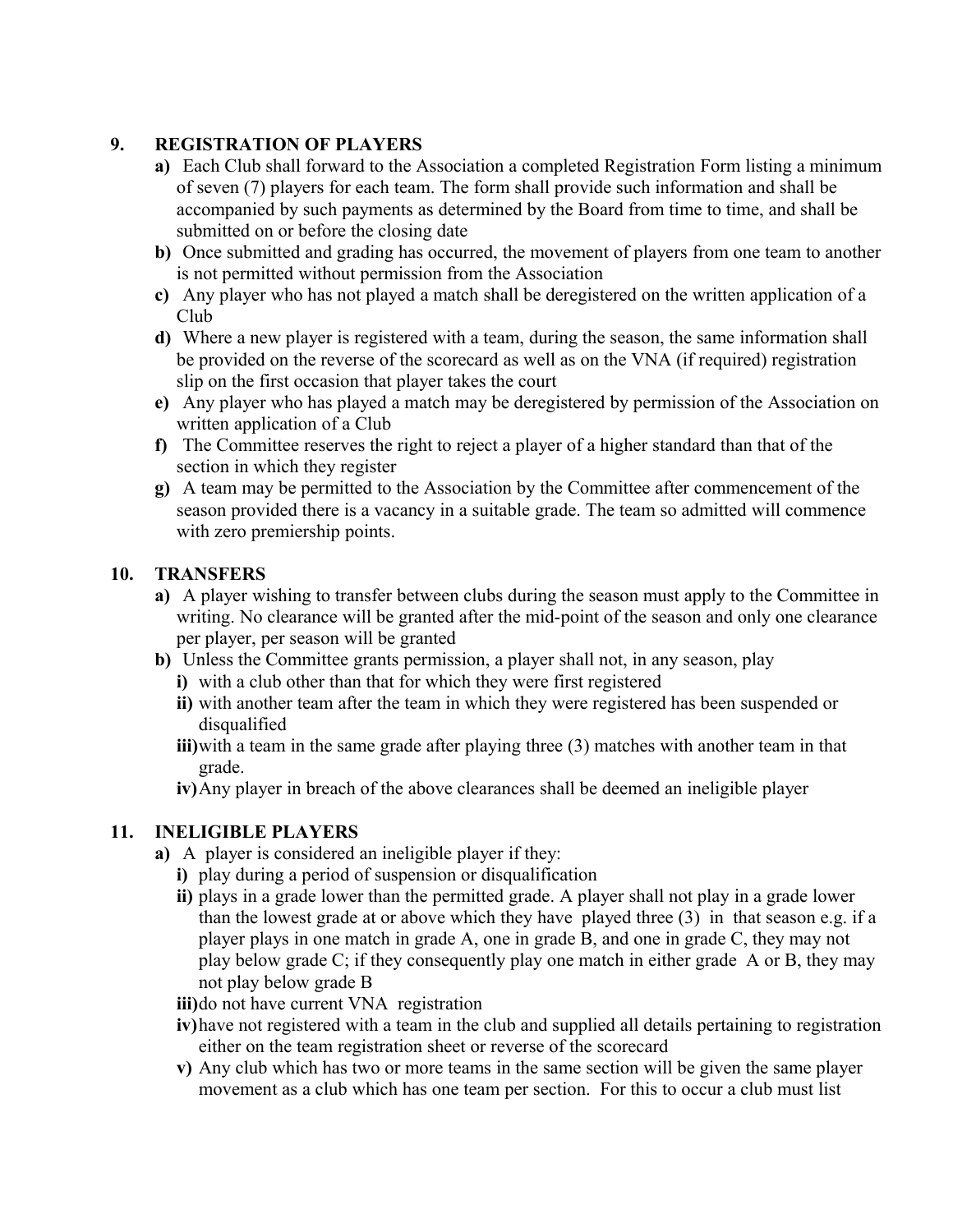teams in ability grading (subject to review by the grading committee)eg: if a club has teams 8, 9 & 10 in the same section 8 can borrow from 9 & 10 and 9 can borrow from 10  **PENALTY: Forfeit and Loss of 4 points**

### **12. UNIFORM**

- **a)** Each new Club or Club proposing to change playing uniform colours shall forward to the Association Secretary a description of the proposed uniform. The Secretary shall advise the Club if the proposed uniform has been accepted by the Association as the official uniform
- **b)** Teams shall field players in full registered uniform, which shall include playing bibs and suitable sports shoes**. Players not in correct uniform may incur a 1 point loss per player per game.** Permission for a player to compete out of uniform ( including track pants which must not clash with the colours of the opposing team) must be obtained from the supervision point prior to the match
- **c)** Female players must wear skirts of a length to cover suitable underwear which is of a matching or dark colour
- **d)** Male players must wear shorts, with no pockets, in identical colour to the girls' skirts. Long bermuda, cycling, lycra, or board, or running shorts and singlet tops are not permitted
- **e)** Nails which extend beyond the fingertips shall be cut short or taped with approved soft adhesive tape. Players whose nails are not appropriately cut or taped will not be permitted to take the court until the matter is rectified and will be treated as a late player
- **f)** Clubs with more than one team in the same section must supply contrast playing bibs  **UNIFORM PENALTY: Loss of 1 Point from ladder per player per game**

### **13. SCORECARDS**

- **a)** Score cards will be provided by the Association
- **b)** The Home team is the first named on the score card and shall have the first centre pass.
- **c)** The Home team is responsible for collecting the score card, scoring and returning the card to the Supervision point immediately after the match.
- **d)** The other team shall also supply a scorer. Both scorers shall stand or sit together, confirm each goal scored and record the centre passes.
- **e)** The completed score card shall be signed by both captains and umpires
- **f)** A team or teams not correctly listing all players who competed in a match on the scorecard shall be penalised
- **g)** The score on the score card shall be final. Any team failing to complete a score card may be penalised one point.

 **PENALTY: 1 POINT for incorrect scorecard**

# **14. UMPIRES**

- 
- **a)** All umpires **must** have **Netball Victoria Membership**
- **b)** Umpires must wear a \***presentable white uniform** for all weather conditions- skirt, shorts, tops, jackets and track pants

### [\* *clean & ironed* ]

- **c)** Umpires must **report in** at a **reasonable time**, to perform their duties courtside, prior to the commencement of the game.
- **d)** Umpires must **supply** their own **Whistle.**
- **e)** Umpires **must complete** their **rostered timeslot**, or a \*suitable replacement must be supplied [\* *of an equal or better standard ]*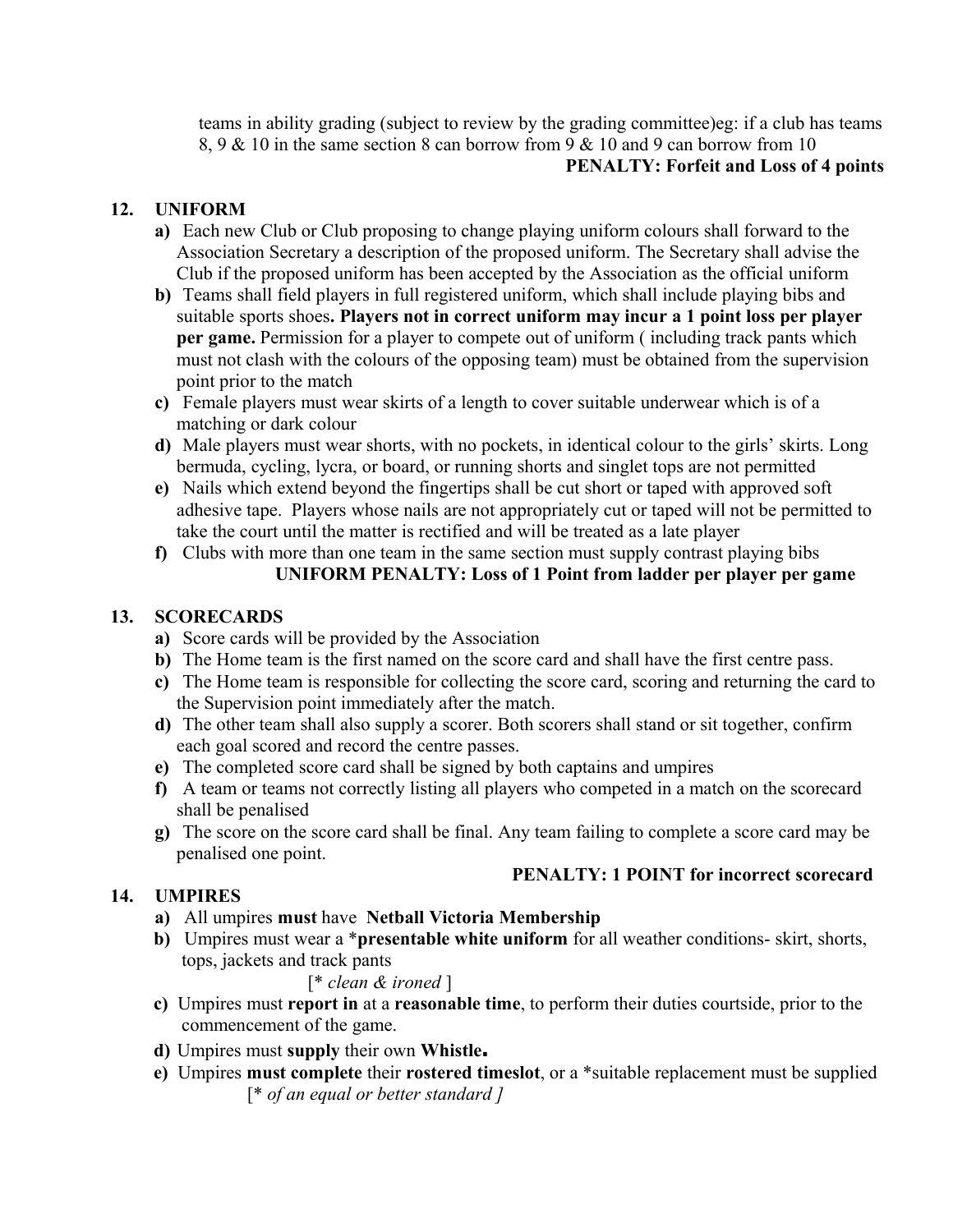- **f)** Umpires *( Panel & Beginner )* **must attend**
	- **i)** any **meeting** arranged by the Umpires Administrator, as necessary
	- **ii)** the **Umpires Theory Exam** to maintain \*currency; obtaining a pass mark of 70%.
	- **iii)** any Association or Netball Victoria **course** relevant to their \*currency.
		- [\* *currency- maintain/obtain Umpires Badge, must be up-dated every 6 years* ]

### **PENALTY: 4 POINTS AGAINST NOMINATED TEAM (S) and/or FINE DECIDED by the Association Committee**

#### **15. COMPETITION ORGANISATION**

### **15.1 MATCHES**

- **15.2** Game rules shall be those of Netball Australia with the exception of:
	- **a)** Timing of games:
		- **i)** 4 x 10 minute quarters
		- **ii)** Change ends  $\frac{1}{4}$  and  $\frac{3}{4}$  time
		- **iii)**3 minutes at half time
		- **iv)**No Injury Time a match may be stopped by an Umpire in extenuating circumstances to ensure a safe playing area is maintained
	- **b)** Failure to take the court:
		- **i)** At the start of play, if there are five (5) players present, a team shall be required to take the court. Players arriving late may only take the court after reporting to the Umpire and immediately after a goal is scored to fill an existing vacancy. If a centre player is missing, one player shall move to that position.
		- **ii)** In the event that there are fewer than five (5) players present for one team, a maximum period of 10 minutes shall be allowed for at least five players of a team to arrive. The nonoffending team shall be awarded three (3) penalty goals.

### **PENALTY: 3 Goals**

**iii)**If at the end of this time, there are fewer than five players present, the game shall be awarded to the non-offending team

#### **PENALTY:4 Points and score 0 – 10**

- **c)** Blood Policy:
	- **i)** All forty (40) minute matches shall follow this procedure:
	- **ii)** The game is stopped the clock is not stopped
	- **iii**)Player leaves the court substitution rules apply (with no time allowance) **iv)**Play is resumed.
- **d)** A player may play two matches for which they are eligible on the one day.

### **15.3 FINALS**

- **a)** The number of points gained during the season shall determine teams qualifying for finals. In the event of teams being equal on points, positions shall be determined by the percentage of goals scored for and against. If inclusion or position in a finals series is dependent on a team's percentage, the calculations shall be checked by two (2) Committee members who are not members of the clubs concerned.
- **b)** Players must play at least three (3) registered games in one section throughout the season to be eligible to participate in that section's finals. Two (2) games must be played prior to the last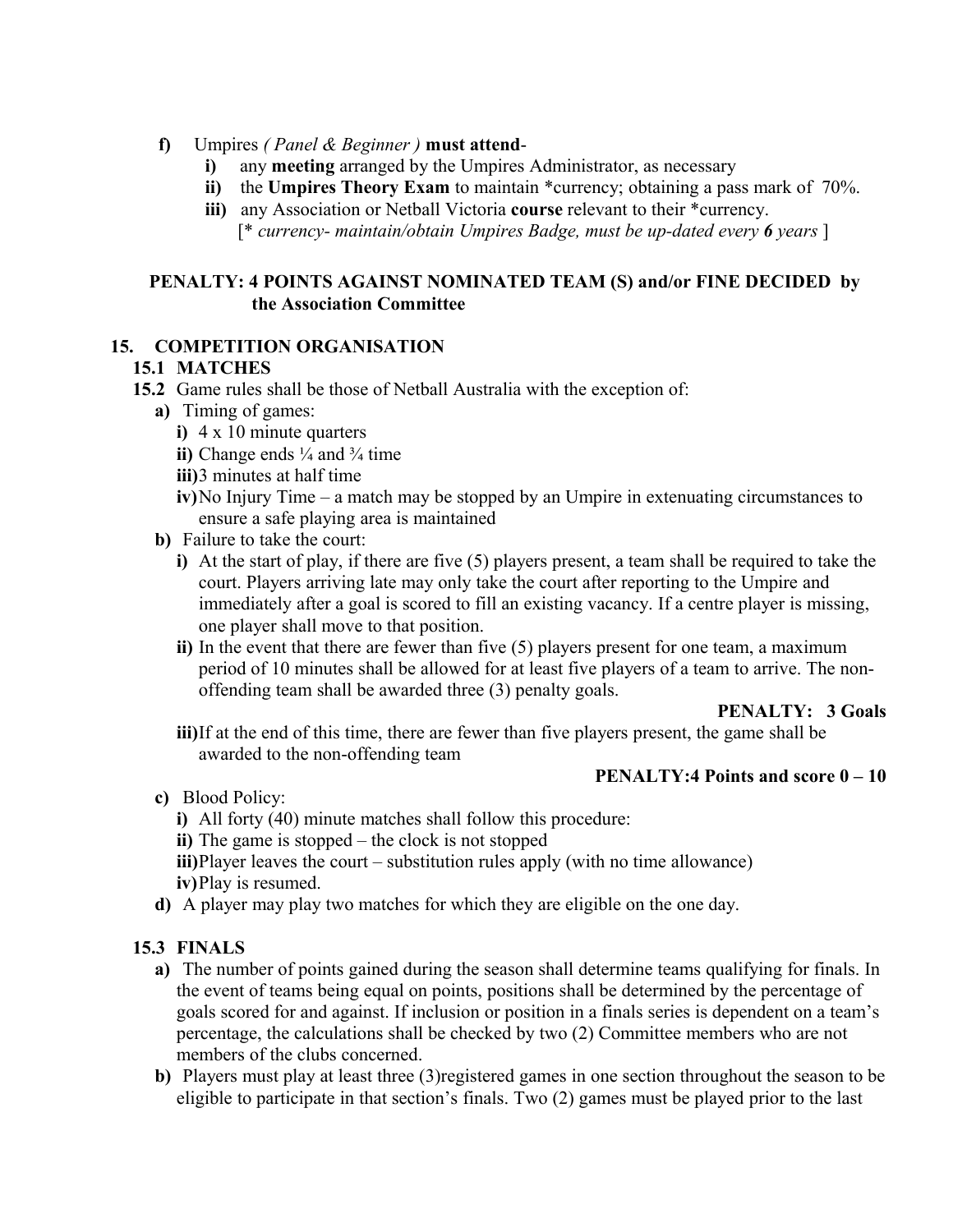three round of competition and one in the last three weeks of the competition. The Executive may waive this requirement on the written application of a Club received no later than the third last match of the season.

- **c)** If a team withdraws from a semi-final, the Executive may invite another team from that grade to participate in the semi-final.
- **d)** The fixture structure for finals shall be determined by the committee and clubs advised with the provision of the season fixture. The committee reserves the right to alter the play for finals.

### **15.4 DRAWN MATCHES IN FINALS :**

- **a)** During a final at the end of the game when scores are tied there will be a short break **during which time there may be substitutions and /or team changes. No more changes will be allowed once extra time has commenced.**
- **b)** 2 x 5 minute halves will be played for forty (40) minute matches.
- **c)** At the end of the first 5 minutes, teams will simply change ends. and there are no substitutions or team changes allowed.
- **d)** If at the end of the second 5 minutes the scores are still level, play will continue until one team has a two goal advantage

### **16. PROTESTS:**

A protest shall be considered only if made as follows:

- **a)** in writing by a Club Secretary to the Association and the Secretary of the other Club within three(3) days of the match
- **b)** All protests shall be considered by the Committee who may dismiss the protest or reprimand or penalise the offending Club.
- **c)** Any Club, Team, Player or Umpire involved in a protest shall have the right to be represented at or attend the meeting during the hearing of the protest and to address the meeting in person or by proxy, but shall not remain during the subsequent period of judgement.

### **17. PENALTIES**

Penalties of Premiership points or fines or both may be deducted by the Record Secretary against any team which:

| a) Plays an ineligible player including an ineligible boy                            | By Law $7(d)$ , $10(b)$ iv and 11 |
|--------------------------------------------------------------------------------------|-----------------------------------|
| b) Includes a player out of official uniform after her first match By Law12: 1 point |                                   |
| c) Submits an incorrectly completed scorecard                                        | By Law 13                         |
| d) Plays an unregistered player                                                      | By Law 9                          |
| e) Fails to provide an umpire when required                                          | By Law 14                         |
| <b>f</b> ) Fails to take the court                                                   | <b>By Law 15.1</b>                |
| $\sigma$ ). The Committee may remit all or any penalties in terms of this $R_V$ I aw |                                   |

**g)** The Committee may remit all or any penalties in terms of this By-Law

# **18. WALKOVERS & FORFEITS**

**a)** If a Club does not intend to field a team for any match, the Club Secretary shall advise the Record Secretary and the Club Secretary of the opposing team no later than 8.00pm on the day preceding the match. The match shall be a walkover. If notification is received later than this time, a fine may be imposed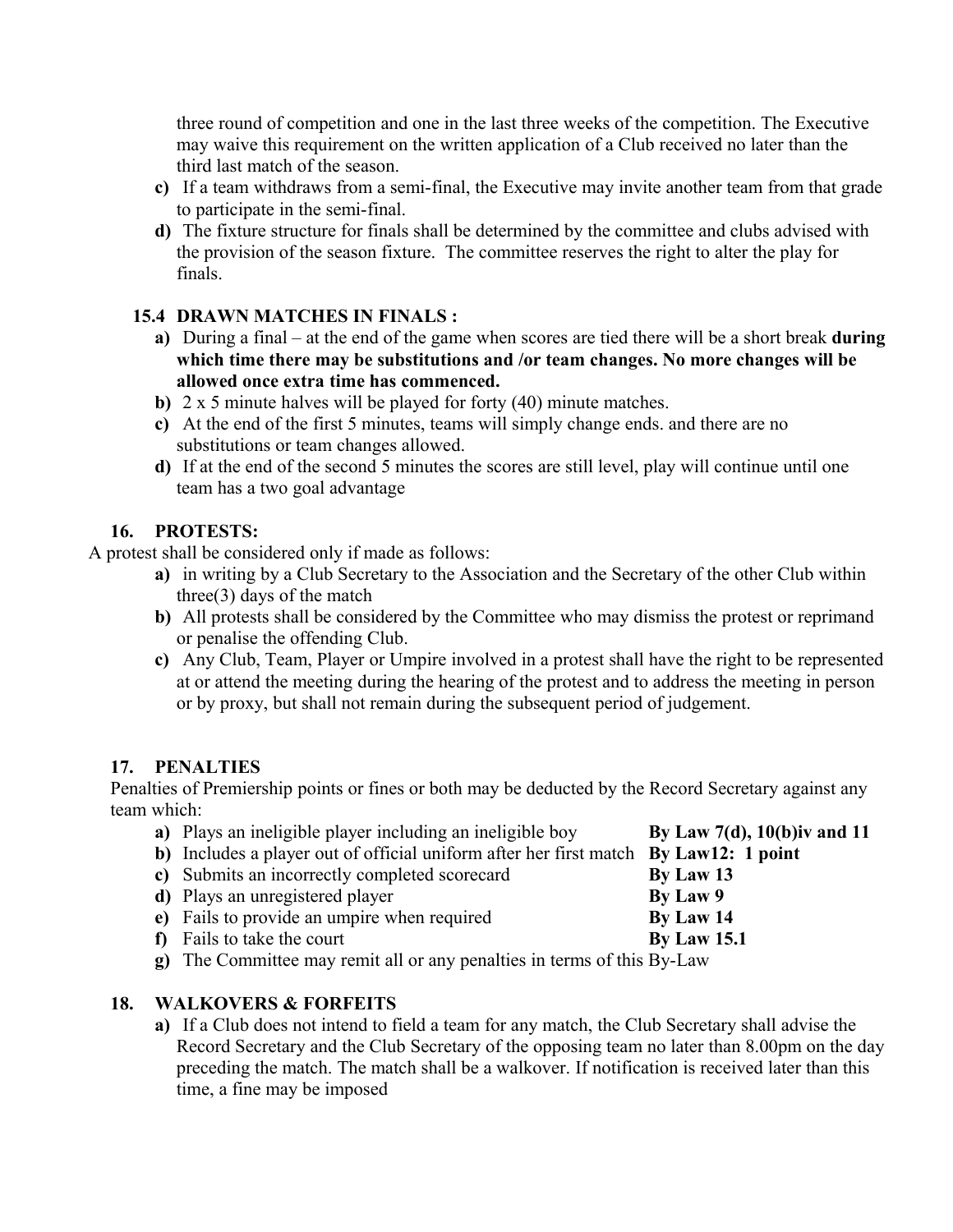### **PENALTY: Fine not exceeding \$40.00**

- **b)** A match shall be forfeited if:
	- **i)** a team plays an ineligible player
	- **ii)** a team does not field five(5) players by the beginning of the second period of play unless the match is a walkover in terms of Sub- Clause 18(a)
	- **iii)**the registration fees are not paid to the Treasurer at least eight days prior to the day of the match unless the Committee determines otherwise

### **PENALTY: 4 Points and score 10 – 0 to Non Offending Team & Loss of 4 Points to Offending Team**

**c)** Any players of the team receiving the walkover or forfeit, whose names are recorded on the scorecard will be credited with having played in the match unless that team has also forfeited the match

#### **Score 10 – 0**

**d)** Any team forfeiting a match shall not receive any premiership points, goals or credit for players for that match

### **PENALTY: Loss of 4 Points and score 10 – 0**

**e)** The Committee may remit all or any of the penalties

#### **19. CANCELLATIONS**

When matches are cancelled on account of a total strike (eg; power, or situation created by a prolonged petrol strike), weather or some other cause:

- **a)** both teams will be credited with two (2) points and five (5) goals each and the competition will continue as per the fixture.
- **b)** Four (4) points can only be awarded for games completed to at least half time.
- **c)** In the event that a match is cancelled due to weather, games can only be awarded to seven nominated players or quarters can be awarded to a maximum of twelve players totalling 28 quarters, for each team.
- **d)** Should circumstances occur in which successive rounds need to be cancelled, the Committee will consider the position and determine a suitable course of action.
- **e)** The decision to cancel a match(s) will be determined by the Primary Competition Administrator in consultation with the Umpire Administrator and at least one other member of the Committee

### **20. SELECTION OF REPRESENTATIVE TEAMS**

- **20.1** The Representative Teams Coordinator will organise the Representative Team Selection Trials.
- **20.2** Selection Trials will be conducted under the following conditions:
	- **a)** Players must be registered and competing in a Whitehorse Netball Association competition to be eligible to trial for Representative Teams. Where sufficient players of the required standard cannot be selected the Representative Team Co-ordinator shall bring the names and recommendations of additional players who did not trial or were not eligible to trial to be considered by the committee.
	- **b)** If during the season a Representative Team is unable to field a team the Representative Teams Co-ordinator in conjunction with the Team coach and a member of the Executive shall consider all available players as necessary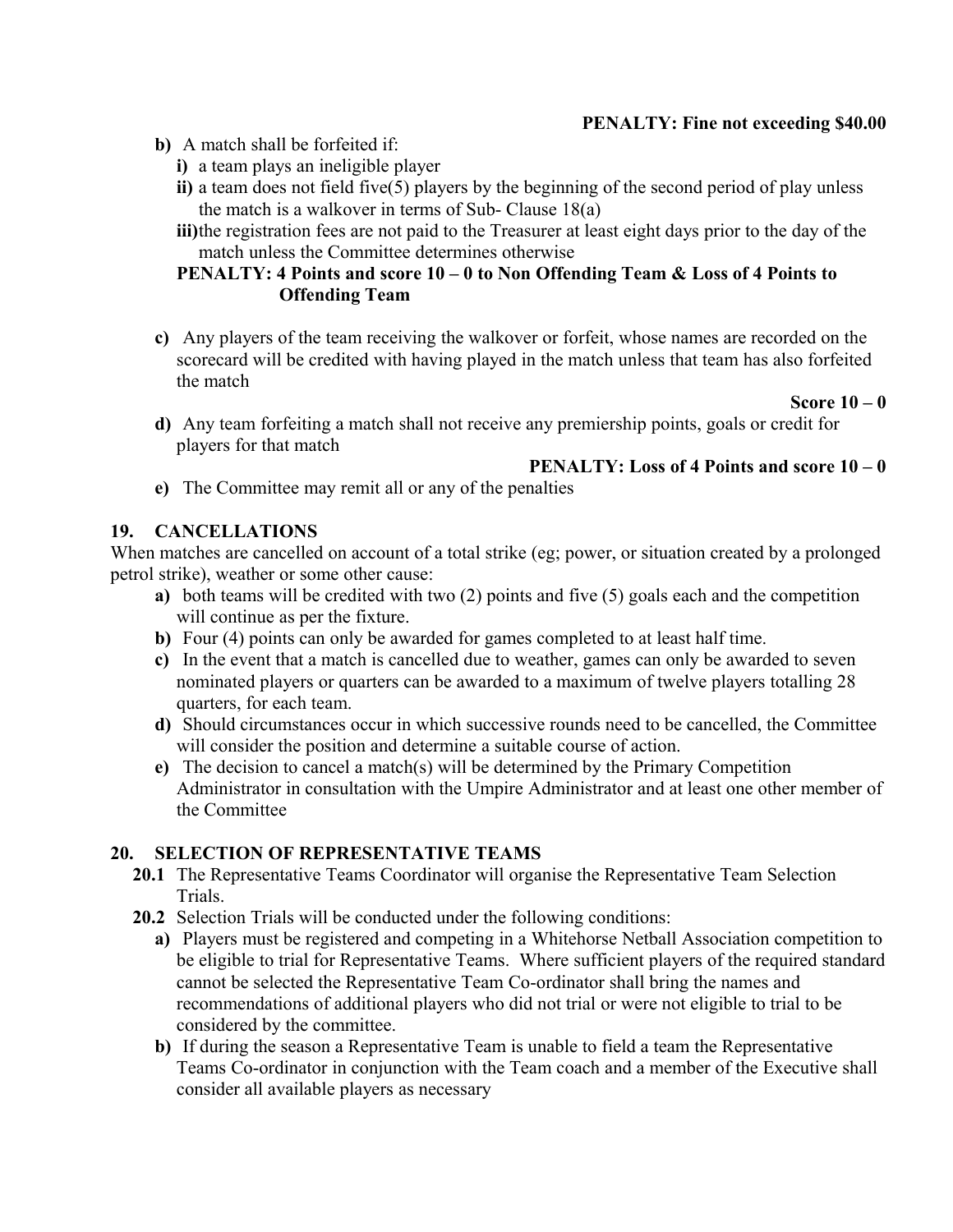- **c)** All players who have submitted a Player Registration Form shall be informed in writing of the date, time and place where Selection Trials are to be held.
- **d)** Notice of Selection Trials must be received at least ten (10) days prior to the date of the Trials.
- **e)** A minimum of three Selectors must be appointed for each team and shall be made up of the Team Coach and two other selectors.
- **f)** Selectors may be appointed to more than one panel.
- **g)** Players shall be notified, in writing, of the team in which they have been selected within fourteen (14) days of the completion of Selection Trials.
- **h)** The selectors decision shall be final.
- **i)** Upon selection players and coaches will sign a player and coaches Code of Conduct

# **21. COURSES, SEMINARS & OTHER OPPORTUNITIES**

- **a)** The Association shall provide notification of opportunities for all members to improve their skills by attending courses, seminars and other personal development activities.
- **b)** The Association shall encourage and support members who wish to attend appropriate courses, seminars and other personal development activities.

### **22. DUTIES OF THE COMMITTEE:**

The Committee shall be responsible for the good management of the Association between Annual Meetings and they may vary the duties of the Office Bearers if required.

### **23. DUTIES OF OFFICE BEARERS:**

### **23.1 The President:**

- **a)** shall as far as possible preside at all meetings of the Association
- **b)** shall represent the Association when required
- **c)** may attend meetings of any sub-committee in an advisory capacity but shall have no voting power unless as a member of that sub-committee

### **23.2 The General Secretary shall –**

- **a)** as far as possible attend all meetings of the Association
- **b)** receive and reply to all correspondence
- **c)** keep minutes and resolutions of all meetings which shall be available for inspection by a member present or entitled to be present at such a meeting, or any current member entitled to be present at an Annual, General, Special, Executive or Committee meeting as the case may be.
- **d)** Minutes and resolutions shall be kept in both electronic and hard copy form. A file of these shall be retained in the Whitehorse Netball Association office.
- **e)** Forward minutes as required by the Constitution
- **f)** Within fourteen (14) days of a meeting forward copies of the minutes of such meeting
- **g)** in the case of the Executive or Committee meetings to all persons present or entitled to be present at such meeting
- **h)** in the case of Annual, General, or Specific meetings to all Committee members and Club Secretaries.

# **23.3 The Treasurer shall:**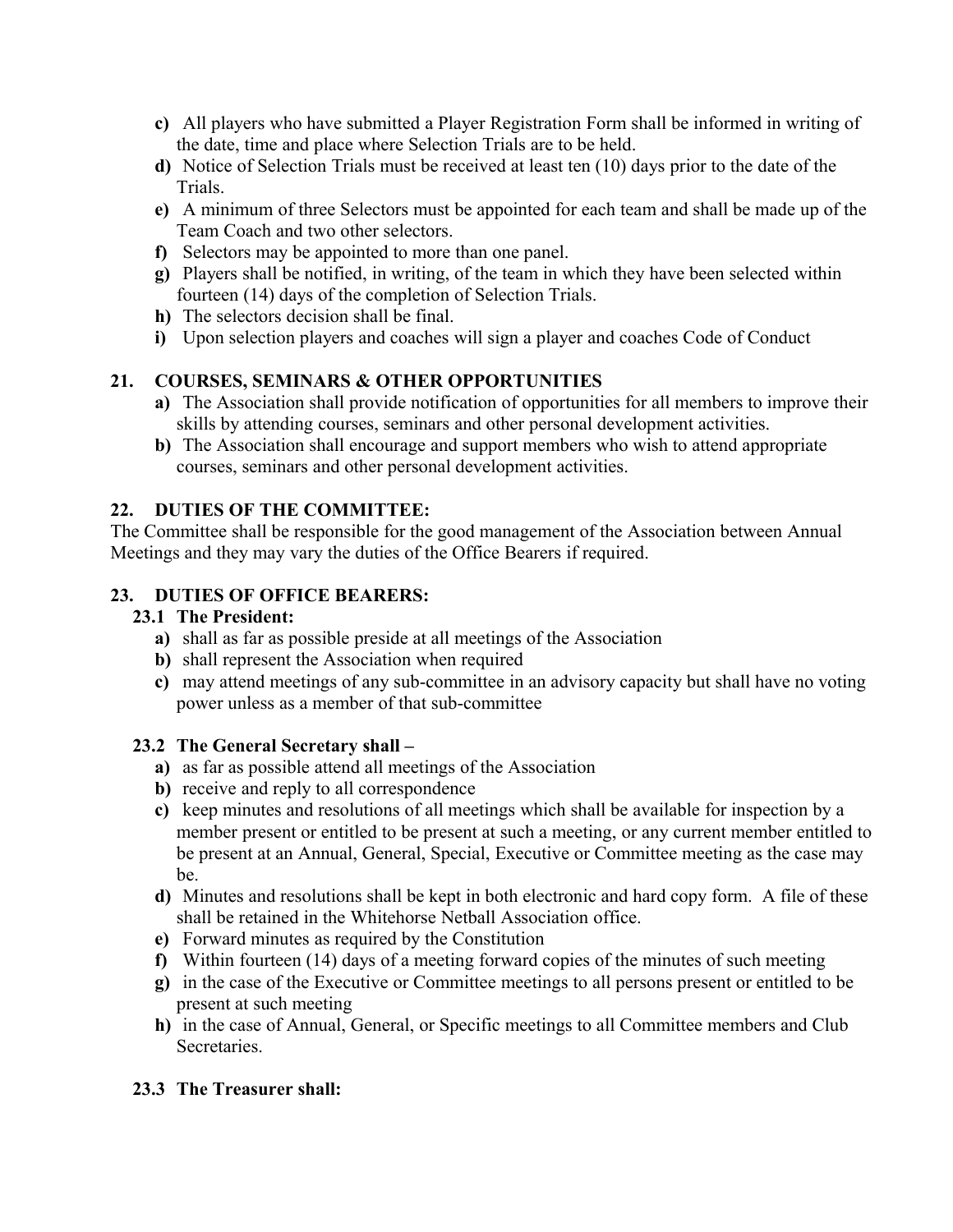- **a)** as far as possible attend all meetings of the Association
- **b)** receive all monies due to the Association and issue receipts therefore (if necessary) and pay same into the Bank Account of the Association.
- **c)** pay all proper debts of the Association after approval by a Committee meeting or any three members of the Executive
- **d)** keep proper account of all receipts and expenditure and present a statement of income, outgo, and the balance of the Association's Bank Account and any other monies to each Committee meeting, and the Annual Meeting in each year
- **e)** provide the Association's Auditor with all records and information which they may require in order to execute a proper audit
- **f)** submit to the Annual General Meeting, an audited statement of receipts and expenditure and assets and liabilities of the Association.

### **23.4 The Primary Competition Administrator shall:**

- **a)** as far as possible attend all meetings of the Association
- **b)** co-ordinate and as far as possible administer the weekly competition from the Rotunda
- **c)** set up and chair a Grading Committee to evaluate and grade all Primary Competition applications The Grading Committee shall consist of the Primary Competition Administrator, the Records Secretary and not more than three (3) additional members, from three clubs not already represented.
- **d)** work with the Records Secretary to develop a fixture and provide to all Club Secretaries and members of the Whitehorse Netball Association committee prior to the commencement of each season and following any regrading or amendments as required during the season
- **e)** be responsible for the functioning of Competition matches on the allocated Competition day
- **f)** be empowered to cancel any matches deemed unsafe on their allocated Competition day.
- **g)** ensure Clubs follow correct administrative procedures and adhere to the By-Laws as they pertain to the Primary Competition
- **h)** report to the Committee on the current status of the Competition.

### **23.5 The Records Secretary shall:**

- **a)** as far as possible attend all meetings of the Association
- **b)** retain and reconcile records of all Netball Victoria memberships
- **c)** obtain training and process VNA memberships online for all competitions
- **d)** keep records of each Club in the Primary Competition
- **e)** keep records of each team in the Primary Competition
- **f)** maintain progressive results and prepare and display a weekly ladder for the Primary Competition
- **g)** check eligibility of players and enforce the deduction of points as required in the Primary Competition
- **h)** maintain electronic records to provide fixtures, scoresheets, player records, weekly ladders, running sheets etc in the Primary Competition

### **23.6 The Umpires Administrator shall:**

- **a)** as far as possible attend all meetings of the Association
- **b)** maintain accurate records of all umpires including currency of theory and practical courses completed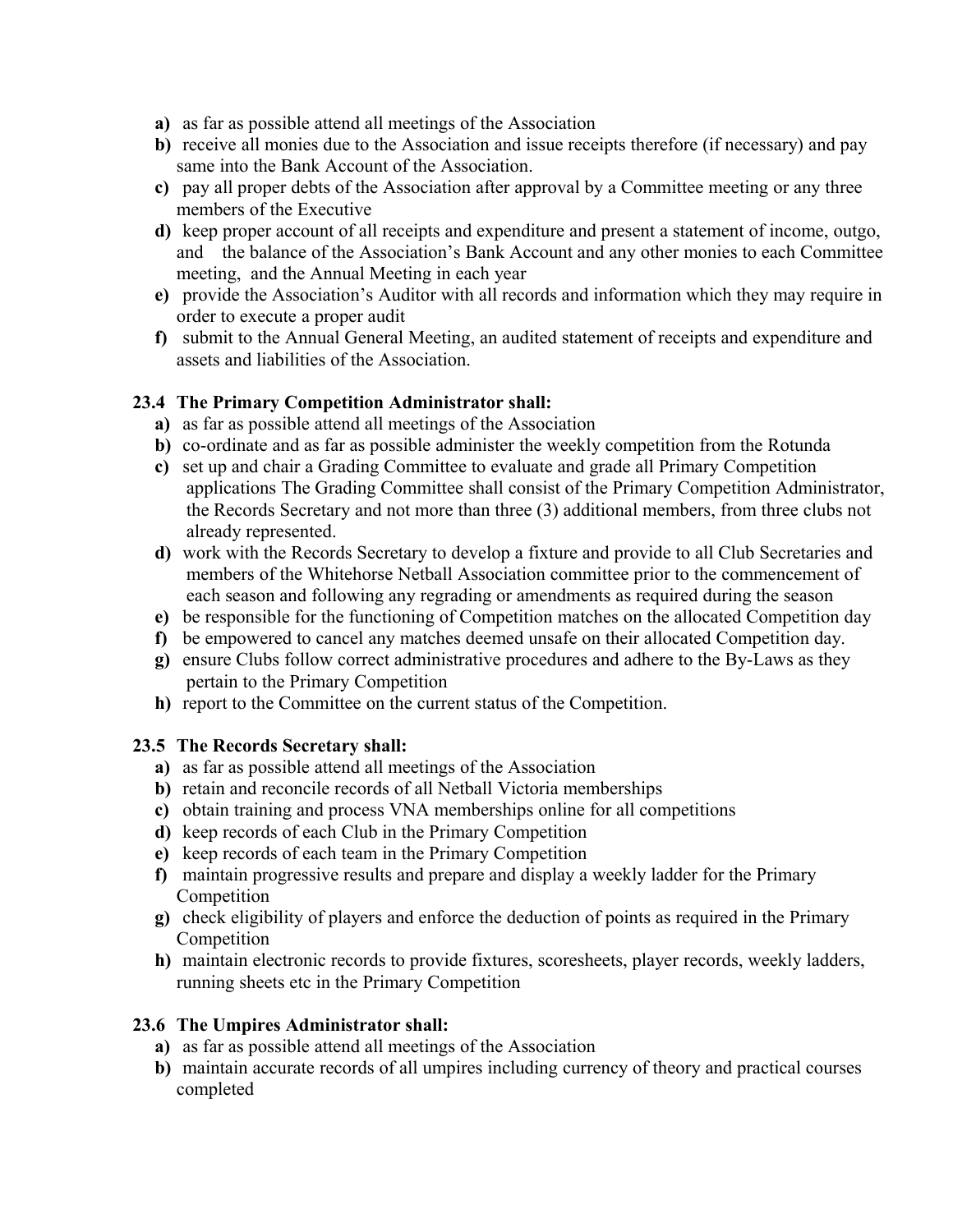- **c)** keep records on coaching of trainee umpires
- **d)** accept responsibility for co-ordination of training , examination and testing of umpires
- **e)** undertake training of unbadged umpires and ensure high quality umpiring with badged umpired
- **f)** recommend to the Board, persons for appointment as Umpire Trainers
- **g)** keep up –to date with Netball Victoria Umpiring information and courses and promote to Clubs and umpires of all competitions
- **h)** liaise with the Primary Competition Administrator at the beginning of each season to produce an umpire fixture to be included with the issuing of season games fixtures to clubs
- **i)** liaise with Netball Victoria Umpire Department to ensure regular training and development of umpires and that current practice is communicated and supported
- **j)** oversee payment of umpire allowances
- **k)** accept the responsibility for the placement of panel and team umpires
- **l)** appoint an Umpire Assistant to help co-ordinate the weekly umpire commitments if required
- **m)** ensure umpires adhere to the Umpires Dress Code
- **n)** be a current badged umpire

#### **23.7 The Coaches Co-ordinator shall:**

- **a)** promote the improvement of coaching
- **b)** communicate information on coaching courses, camps, seminars etc to Clubs and coaches
- **c)** maintain records on coaching standards achieved within the Association
- **d)** liaise with the Representative Teams Co-ordinator on talent identification, team selections, coaching and organisation

#### **23.8 The Representative Team Co-ordinator shall:**

- **a)** encourage and promote participation in higher levels of netball
- **b)** Co-ordinate the Representative Team sub-committee and delegate duties as appropriate
- **c)** organise selection, coaching and management of representative teams
- **d)** arrange tournament bookings, uniforms and representative team property
- **e)** ensure entry of teams to the Association 's tournament
- **f)** organise fund raising activities if necessary
- **g)** determine and obtain approval for fees structure from the Board.
- **h)** receive and forward all monies to the Treasurer

### **24. CLUB SECRETARIES**

- **a)** Each club shall advise the Association Secretary of the name, address, phone, mobile phone and email addresses of the Club Committee. Any changes of the Club Secretary shall be notified to the Association Secretary not more than fourteen (14) days after the new Secretary takes office.
- **b)** Notices or correspondence between a Club and the Association shall be in writing between secretaries.

### **25. ACCREDITATION**

**a)** The Association shall ensure that all officials have current appropriate minimum qualifications.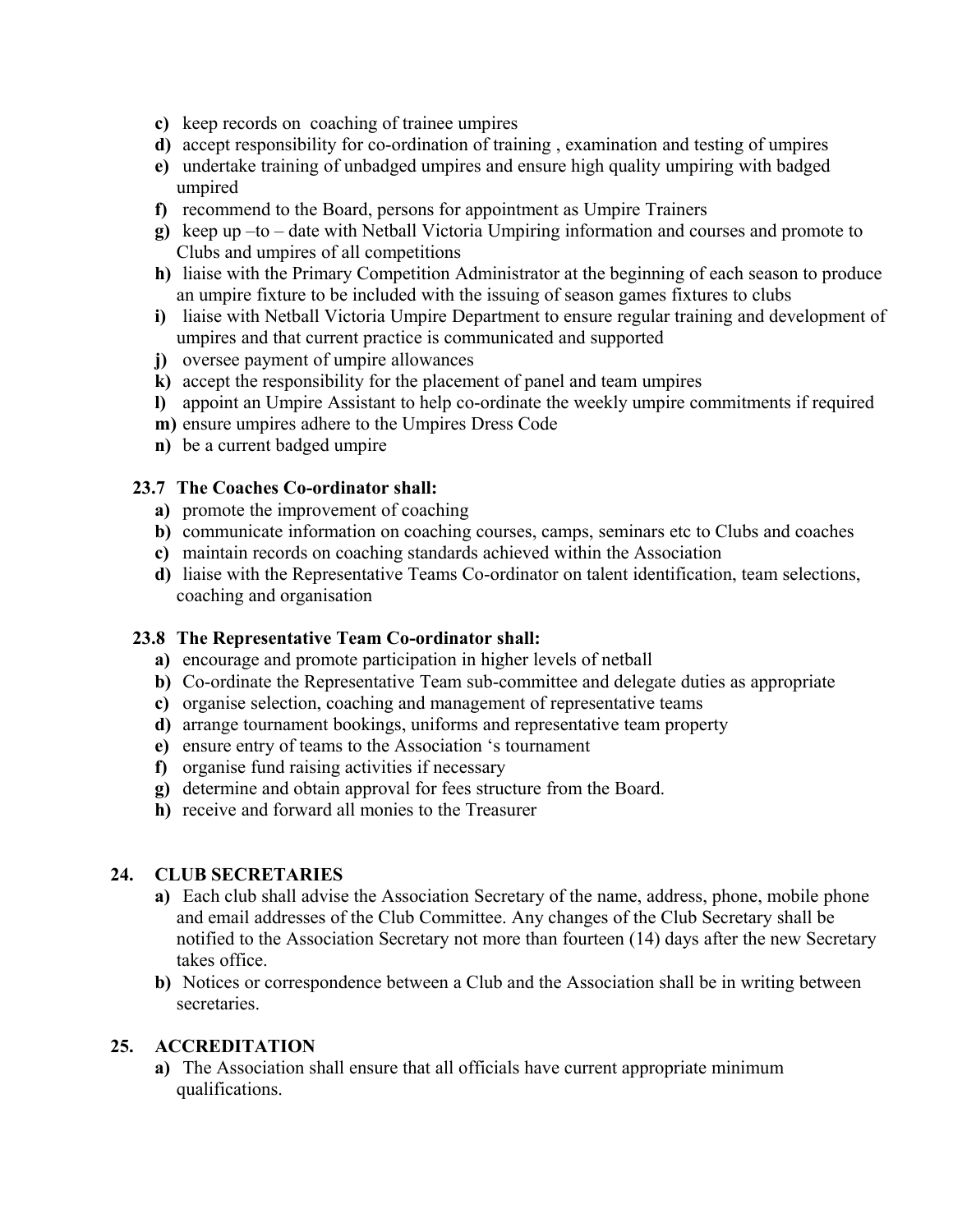- **b)** Where minimum qualifications/accreditation standards are not met, the Association shall encourage and support the member/s to achieve the minimum standards.
- **c)** The Association will not appoint any person to an official position unless that person to be appointed has achieved the minimum standard qualification/accreditation.

### **26. RISK MANAGEMENT**

### **a) Injury Reporting**

- **i)** All Clubs are responsible for recording all injuries at the discretion of the injured player or players' guardian (player under 18) on the Injury Reporting section on the reverse of the scorecard
- **ii)** All players in a Whitehorse Netball Association representative team are responsible for recording all injuries at the discretion of the injury player or players' guardian (player under 18) on the Injury Reporting section on the reverse of the scorecard

### **b) Pre Match Checklist**

- **i)** A pre-match checklist will be completed prior to all Whitehorse Netball Association matches, programs and training. Any hazards identified will be:
	- (a) Documented
	- (b) Rectified if possible.
	- (c) Reported to the appropriate agency (local council, reserve committee) if major repair is required.
- **c) Pregnancy** As per Netball Victoria Infonet RM1 Pregnancy & Netball
- **d) First Aid**
	- **i)** The Whitehorse Netball Association will provide a First Aid Kit complying with Netball Victoria Infonet RM2 – First Aid for Netball.
	- **ii)** The First Aid Kit will be stored in the First Aid Room and all appropriate personnel (court supervisors, umpires and coaches) will have access to it.
	- **iii)**The qualified first aider will maintain the first aid kit supplies. An inventory is to be completed on a weekly basis.
	- **iv)**The Whitehorse Netball Association will have a designated room or area for the treatment of injuries. The room or area should be kept clean and accessible at all times.
	- **v)** The Whitehorse Netball Association will ensure that a qualified first aider is present at Saturday competitions.
- **e) Emergency procedures** Emergency phone numbers Ambulance, Doctor, Physiotherapist, Health Clinic and Police and an Emergency Procedure Plan are to be displayed
	- **i)** in the First Aid Kit
	- **ii)** in the Rotunda
	- **iii)**in the Umpires Rooms
	- **iv)**In the Office
- **f) Weather** In the case of extreme weather conditions the Whitehorse Netball Association will follow Netball Victoria Infonets RM3 and RM5.
- **g) Blood Policy and Infectious Diseases** The Whitehorse Netball Association will adopt Netball Victoria Infonet U4 and RM6 relating to blood policy and infectious diseases.
- **h) SmokeFree** The Whitehorse Netball Association will adopt a SmokeFree policy as prescribed by Quit Victoria. This will include all indoor venues and outdoor court surroundings.